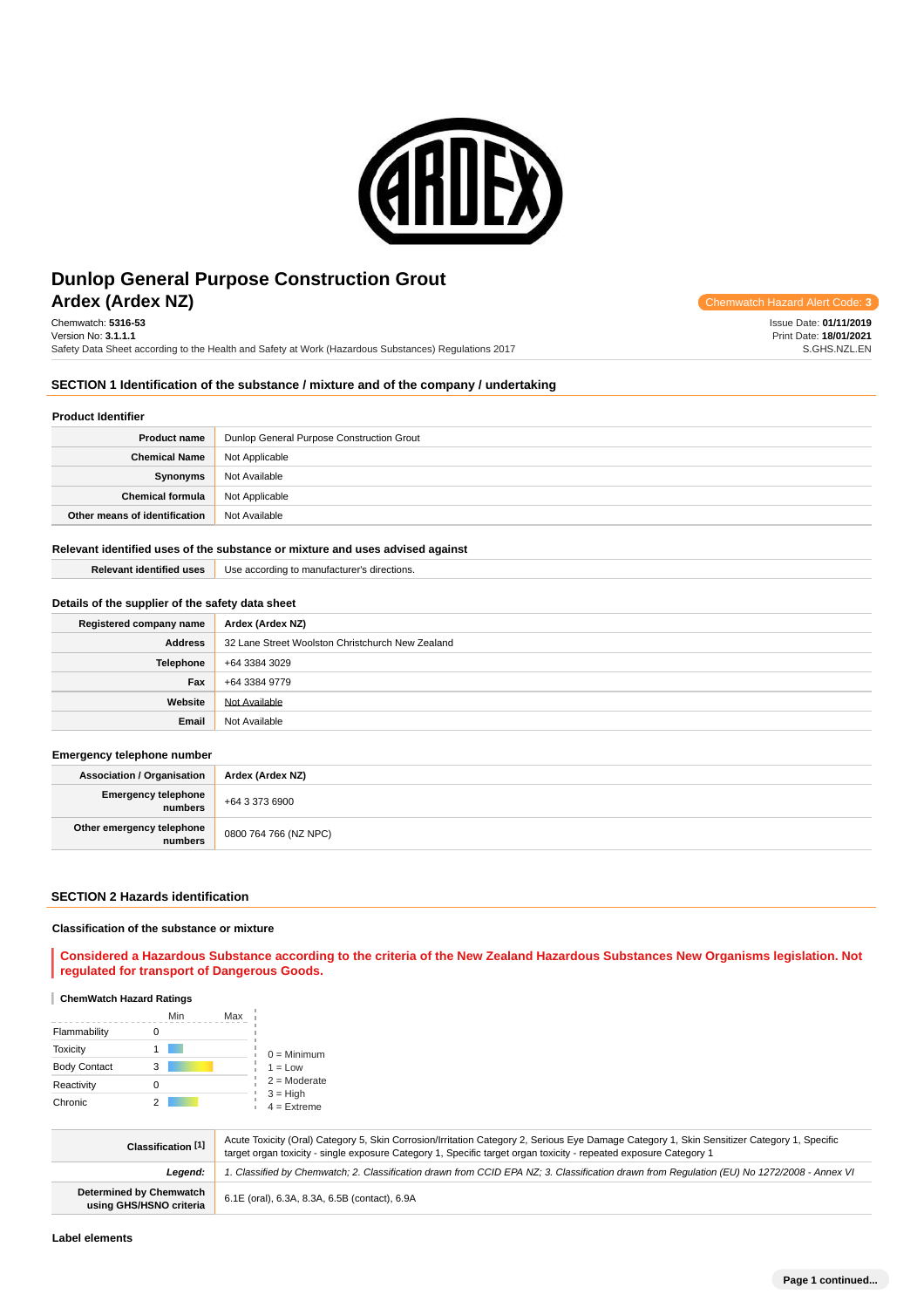

**Signal word Danger**

# **Hazard statement(s)**

| H303 | May be harmful if swallowed.                                    |
|------|-----------------------------------------------------------------|
| H315 | Causes skin irritation.                                         |
| H318 | Causes serious eye damage.                                      |
| H317 | May cause an allergic skin reaction.                            |
| H370 | Causes damage to organs.                                        |
| H372 | Causes damage to organs through prolonged or repeated exposure. |

# **Precautionary statement(s) Prevention**

| P <sub>260</sub> | Do not breathe dust/fume.                                                  |  |
|------------------|----------------------------------------------------------------------------|--|
| P280             | Wear protective gloves/protective clothing/eye protection/face protection. |  |
| P270             | Do not eat, drink or smoke when using this product.                        |  |
| P272             | Contaminated work clothing should not be allowed out of the workplace.     |  |

#### **Precautionary statement(s) Response**

| P305+P351+P338 | IF IN EYES: Rinse cautiously with water for several minutes. Remove contact lenses, if present and easy to do. Continue rinsing. |  |
|----------------|----------------------------------------------------------------------------------------------------------------------------------|--|
| P308+P311      | IF exposed or concerned: Call a POISON CENTER/doctor/physician/first aider.                                                      |  |
| P310           | Immediately call a POISON CENTER/doctor/physician/first aider.                                                                   |  |
| P321           | Specific treatment (see advice on this label).                                                                                   |  |

# **Precautionary statement(s) Storage**

| P405 |  |
|------|--|
|      |  |

# **Precautionary statement(s) Disposal**

**P501** Dispose of contents/container to authorised hazardous or special waste collection point in accordance with any local regulation.

# **SECTION 3 Composition / information on ingredients**

# **Substances**

See section below for composition of Mixtures

# **Mixtures**

| <b>CAS No</b> | %[weight] | Name                                       |
|---------------|-----------|--------------------------------------------|
| 14808-60-7.   | 40-70     | graded sand                                |
| 65997-15-1    | $30 - 60$ | portland cement                            |
| Not Available | balance   | Ingredients determined not to be hazardous |

# **SECTION 4 First aid measures**

| Description of first aid measures |                                                                                                                                                                                                                                                                                                                                                                                                                                                                                                                                                                                   |  |
|-----------------------------------|-----------------------------------------------------------------------------------------------------------------------------------------------------------------------------------------------------------------------------------------------------------------------------------------------------------------------------------------------------------------------------------------------------------------------------------------------------------------------------------------------------------------------------------------------------------------------------------|--|
| <b>Eye Contact</b>                | If this product comes in contact with the eyes:<br>Immediately hold eyelids apart and flush the eye continuously with running water.<br>Ensure complete irrigation of the eye by keeping eyelids apart and away from eye and moving the eyelids by occasionally lifting the upper<br>and lower lids.<br>▶ Continue flushing until advised to stop by the Poisons Information Centre or a doctor, or for at least 15 minutes.<br>Transport to hospital or doctor without delay.<br>▶ Removal of contact lenses after an eye injury should only be undertaken by skilled personnel. |  |
| <b>Skin Contact</b>               | If skin contact occurs:<br>Immediately remove all contaminated clothing, including footwear.<br>Flush skin and hair with running water (and soap if available).<br>▶ Seek medical attention in event of irritation.                                                                                                                                                                                                                                                                                                                                                               |  |
| Inhalation                        | If fumes or combustion products are inhaled remove from contaminated area.<br>Lay patient down. Keep warm and rested.<br>▶ Prostheses such as false teeth, which may block airway, should be removed, where possible, prior to initiating first aid procedures.<br>Apply artificial respiration if not breathing, preferably with a demand valve resuscitator, bag-valve mask device, or pocket mask as trained.<br>Perform CPR if necessary.<br>Transport to hospital, or doctor, without delay.                                                                                 |  |
| Ingestion                         | If swallowed do <b>NOT</b> induce vomiting.<br>► If vomiting occurs, lean patient forward or place on left side (head-down position, if possible) to maintain open airway and prevent aspiration.<br>• Observe the patient carefully.                                                                                                                                                                                                                                                                                                                                             |  |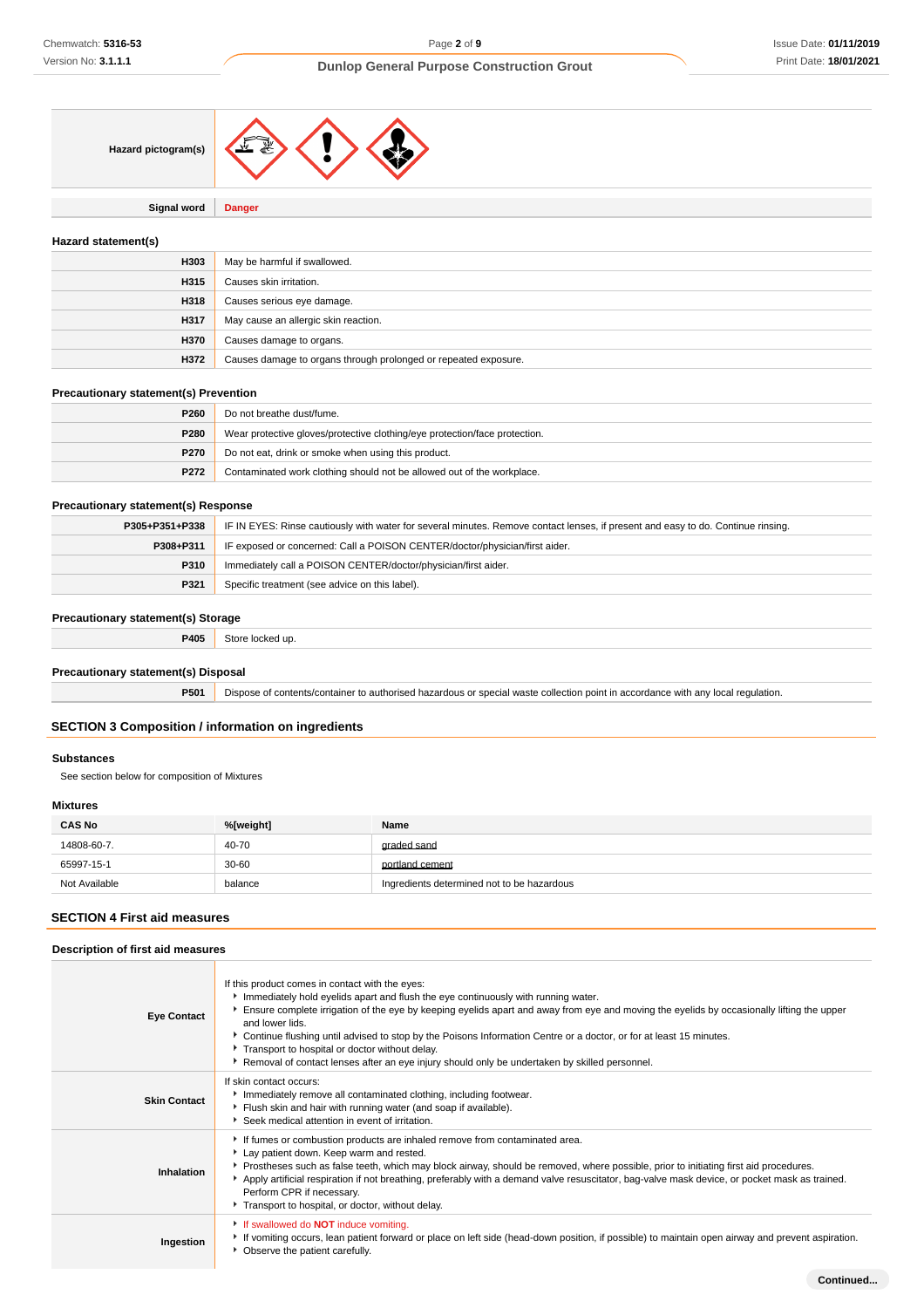Never give liquid to a person showing signs of being sleepy or with reduced awareness; i.e. becoming unconscious. Give water to rinse out mouth, then provide liquid slowly and as much as casualty can comfortably drink. Seek medical advice.

# **Indication of any immediate medical attention and special treatment needed**

Treat symptomatically.

For acute or short term repeated exposures to iron and its derivatives:

- Always treat symptoms rather than history.
- In general, however, toxic doses exceed 20 mg/kg of ingested material (as elemental iron) with lethal doses exceeding 180 mg/kg.
- Control of iron stores depend on variation in absorption rather than excretion. Absorption occurs through aspiration, ingestion and burned skin.
- Hepatic damage may progress to failure with hypoprothrombinaemia and hypoglycaemia. Hepatorenal syndrome may occur.
- Iron intoxication may also result in decreased cardiac output and increased cardiac pooling which subsequently produces hypotension.
- Serum iron should be analysed in symptomatic patients. Serum iron levels (2-4 hrs post-ingestion) greater that 100 ug/dL indicate poisoning with levels, in excess of 350 ug/dL, being potentially serious. Emesis or lavage (for obtunded patients with no gag reflex)are the usual means of decontamination.
- Activated charcoal does not effectively bind iron.
- Catharsis (using sodium sulfate or magnesium sulfate) may only be used if the patient already has diarrhoea.
- ▶ Deferoxamine is a specific chelator of ferric (3+) iron and is currently the antidote of choice. It should be administered parenterally. [Ellenhorn and Barceloux: Medical Toxicology] For acute or short-term repeated exposures to highly alkaline materials:
- Respiratory stress is uncommon but present occasionally because of soft tissue edema.
- Unless endotracheal intubation can be accomplished under direct vision, cricothyroidotomy or tracheotomy may be necessary.
- Oxygen is given as indicated.
- **F** The presence of shock suggests perforation and mandates an intravenous line and fluid administration.

**P** Damage due to alkaline corrosives occurs by liquefaction necrosis whereby the saponification of fats and solubilisation of proteins allow deep penetration into the tissue. Alkalis continue to cause damage after exposure.

INGESTION:

Milk and water are the preferred diluents

No more than 2 glasses of water should be given to an adult.

- Neutralising agents should never be given since exothermic heat reaction may compound injury.
- \* Catharsis and emesis are absolutely contra-indicated.

\* Activated charcoal does not absorb alkali.

- \* Gastric lavage should not be used.
- Supportive care involves the following:
- Withhold oral feedings initially.
- If endoscopy confirms transmucosal injury start steroids only within the first 48 hours.
- Carefully evaluate the amount of tissue necrosis before assessing the need for surgical intervention.
- Patients should be instructed to seek medical attention whenever they develop difficulty in swallowing (dysphagia).
- SKIN AND EYE:

**Injury should be irrigated for 20-30 minutes.** 

Eye injuries require saline. [Ellenhorn & Barceloux: Medical Toxicology]

# **SECTION 5 Firefighting measures**

#### **Extinguishing media**

- There is no restriction on the type of extinguisher which may be used.
- Use extinguishing media suitable for surrounding area.

#### **Special hazards arising from the substrate or mixture**

**Fire Incompatibility** None known.

#### **Advice for firefighters**

| <b>Fire Fighting</b>         | Alert Fire Brigade and tell them location and nature of hazard.<br>► Wear breathing apparatus plus protective gloves in the event of a fire.<br>▶ Prevent, by any means available, spillage from entering drains or water courses.<br>Use fire fighting procedures suitable for surrounding area. |
|------------------------------|---------------------------------------------------------------------------------------------------------------------------------------------------------------------------------------------------------------------------------------------------------------------------------------------------|
| <b>Fire/Explosion Hazard</b> | ▶ Non combustible.<br>Not considered a significant fire risk, however containers may burn.<br>Decomposes on heating and produces:<br>silicon dioxide (SiO2)<br>May emit poisonous fumes.<br>May emit corrosive fumes.                                                                             |

#### **SECTION 6 Accidental release measures**

**Personal precautions, protective equipment and emergency procedures** See section 8

### **Environmental precautions**

See section 12

# **Methods and material for containment and cleaning up**

| <b>Minor Spills</b> | Remove all ignition sources.<br>Clean up all spills immediately.<br>Avoid contact with skin and eyes.<br>► Control personal contact with the substance, by using protective equipment.        |
|---------------------|-----------------------------------------------------------------------------------------------------------------------------------------------------------------------------------------------|
| <b>Major Spills</b> | Moderate hazard.<br>CAUTION: Advise personnel in area.<br>Alert Emergency Services and tell them location and nature of hazard.<br>• Control personal contact by wearing protective clothing. |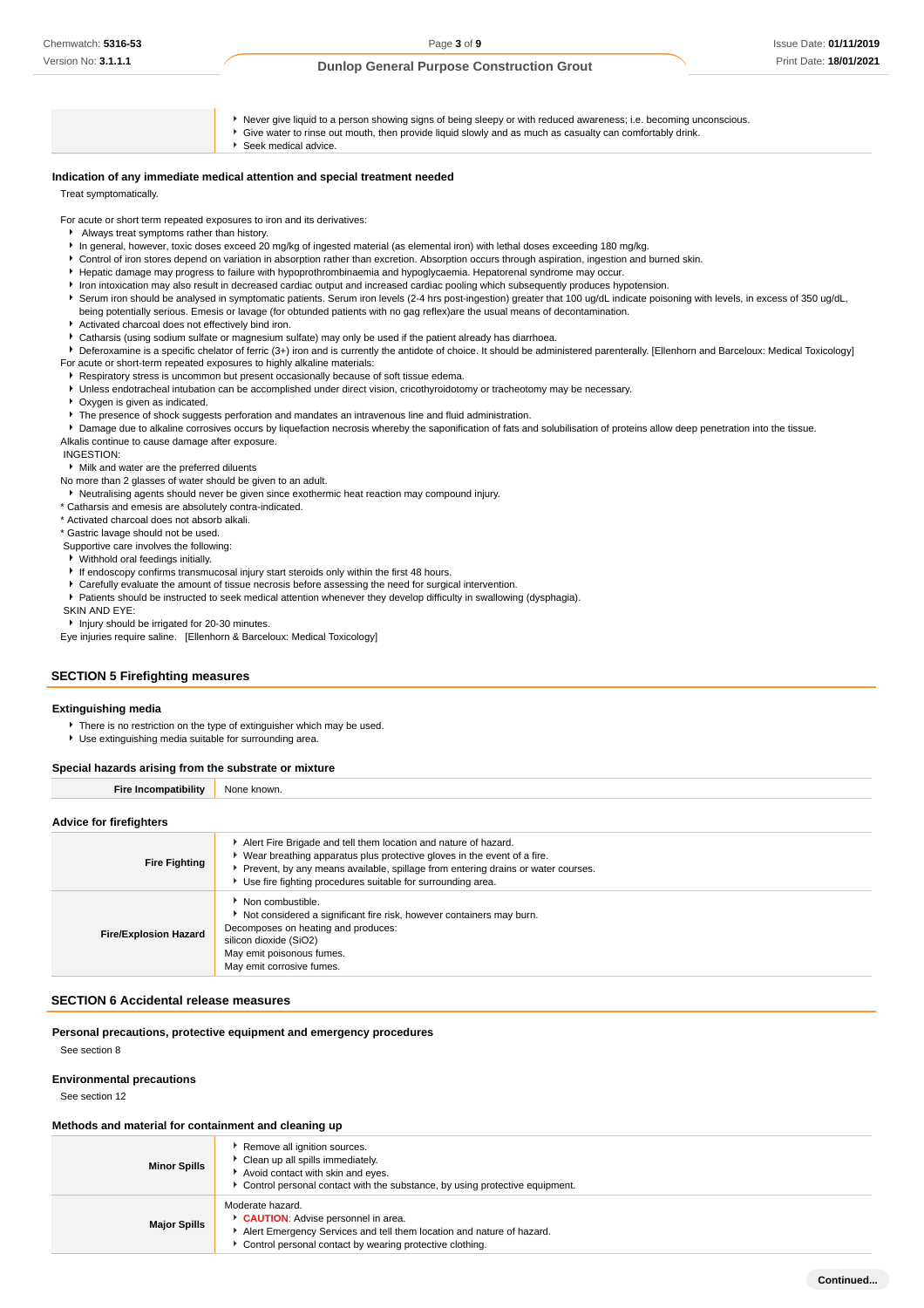Personal Protective Equipment advice is contained in Section 8 of the SDS.

# **SECTION 7 Handling and storage**

| Precautions for safe handling |                                                                                                                                                                                                           |
|-------------------------------|-----------------------------------------------------------------------------------------------------------------------------------------------------------------------------------------------------------|
| Safe handling                 | Avoid all personal contact, including inhalation.<br>▶ Wear protective clothing when risk of exposure occurs.<br>Use in a well-ventilated area.<br>Prevent concentration in hollows and sumps.            |
| Other information             | Store in original containers.<br>Keep containers securely sealed.<br>Store in a cool, dry area protected from environmental extremes.<br>Store away from incompatible materials and foodstuff containers. |

# **Conditions for safe storage, including any incompatibilities**

| Suitable container      | Multi-ply paper bag with sealed plastic liner or heavy gauge plastic bag.<br>NOTE: Bags should be stacked, blocked, interlocked, and limited in height so that they are stable and secure against sliding or collapse. Check<br>that all containers are clearly labelled and free from leaks. Packing as recommended by manufacturer.                                                                                                                                                                                                                                                  |
|-------------------------|----------------------------------------------------------------------------------------------------------------------------------------------------------------------------------------------------------------------------------------------------------------------------------------------------------------------------------------------------------------------------------------------------------------------------------------------------------------------------------------------------------------------------------------------------------------------------------------|
| Storage incompatibility | ↓ WARNING: Avoid or control reaction with peroxides. All <i>transition meta</i> l peroxides should be considered as potentially explosive. For<br>example transition metal complexes of alkyl hydroperoxides may decompose explosively.<br>The pi-complexes formed between chromium(0), vanadium(0) and other transition metals (haloarene-metal complexes) and mono-or<br>poly-fluorobenzene show extreme sensitivity to heat and are explosive.<br>Avoid strong acids, acid chlorides, acid anhydrides and chloroformates.<br>Avoid contact with copper, aluminium and their alloys. |

# **SECTION 8 Exposure controls / personal protection**

# **Control parameters**

**Occupational Exposure Limits (OEL)**

# **INGREDIENT DATA**

| Source                                            | Inaredient      | <b>Material name</b>            | <b>TWA</b>       | <b>STEL</b>   | Peak          | <b>Notes</b>           |
|---------------------------------------------------|-----------------|---------------------------------|------------------|---------------|---------------|------------------------|
| New Zealand Workplace<br>Exposure Standards (WES) | graded sand     | Quartz respirable dust          | $0.05$ mg/m $3$  | Not Available | Not Available | Not Available          |
| New Zealand Workplace<br>Exposure Standards (WES) | portland cement | Portland cement                 | $3 \text{ mg/m}$ | Not Available | Not Available | dsen-Dermal sensitiser |
| New Zealand Workplace<br>Exposure Standards (WES) | portland cement | Portland cement respirable dust | mg/m3            | Not Available | Not Available | dsen-Dermal sensitiser |

# **Emergency Limits**

| Ingredient      | <b>Material name</b>                                                      | TEEL-1 |                     | TEEL-2    | TEEL-3 |
|-----------------|---------------------------------------------------------------------------|--------|---------------------|-----------|--------|
| graded sand     | Silica, crystalline-quartz; (Silicon dioxide)<br>$0.075 \,\mathrm{mq/m3}$ |        | $33 \text{ mg/m}$   | 200 mg/m3 |        |
|                 |                                                                           |        |                     |           |        |
| Ingredient      | <b>Original IDLH</b>                                                      |        | <b>Revised IDLH</b> |           |        |
| graded sand     | 25 mg/m3 / 50 mg/m3                                                       |        | Not Available       |           |        |
| portland cement | 5,000 mg/m3                                                               |        | Not Available       |           |        |

#### **Exposure controls**

| Appropriate engineering<br>controls | Engineering controls are used to remove a hazard or place a barrier between the worker and the hazard. Well-designed engineering controls can<br>be highly effective in protecting workers and will typically be independent of worker interactions to provide this high level of protection.<br>The basic types of engineering controls are:<br>Process controls which involve changing the way a job activity or process is done to reduce the risk.<br>Enclosure and/or isolation of emission source which keeps a selected hazard "physically" away from the worker and ventilation that strategically<br>"adds" and "removes" air in the work environment.                                                                                                                                                                              |
|-------------------------------------|----------------------------------------------------------------------------------------------------------------------------------------------------------------------------------------------------------------------------------------------------------------------------------------------------------------------------------------------------------------------------------------------------------------------------------------------------------------------------------------------------------------------------------------------------------------------------------------------------------------------------------------------------------------------------------------------------------------------------------------------------------------------------------------------------------------------------------------------|
| <b>Personal protection</b>          |                                                                                                                                                                                                                                                                                                                                                                                                                                                                                                                                                                                                                                                                                                                                                                                                                                              |
| Eye and face protection             | Safety glasses with side shields.<br>Chemical goggles.<br>▶ Contact lenses may pose a special hazard; soft contact lenses may absorb and concentrate irritants. A written policy document, describing<br>the wearing of lenses or restrictions on use, should be created for each workplace or task.                                                                                                                                                                                                                                                                                                                                                                                                                                                                                                                                         |
| <b>Skin protection</b>              | See Hand protection below                                                                                                                                                                                                                                                                                                                                                                                                                                                                                                                                                                                                                                                                                                                                                                                                                    |
| Hands/feet protection               | NOTE:<br>The material may produce skin sensitisation in predisposed individuals. Care must be taken, when removing gloves and other protective<br>equipment, to avoid all possible skin contact.<br>▶ Contaminated leather items, such as shoes, belts and watch-bands should be removed and destroyed.<br>The selection of suitable gloves does not only depend on the material, but also on further marks of quality which vary from manufacturer to<br>manufacturer. Where the chemical is a preparation of several substances, the resistance of the glove material can not be calculated in advance<br>and has therefore to be checked prior to the application.<br>The exact break through time for substances has to be obtained from the manufacturer of the protective gloves and has to be observed when<br>making a final choice. |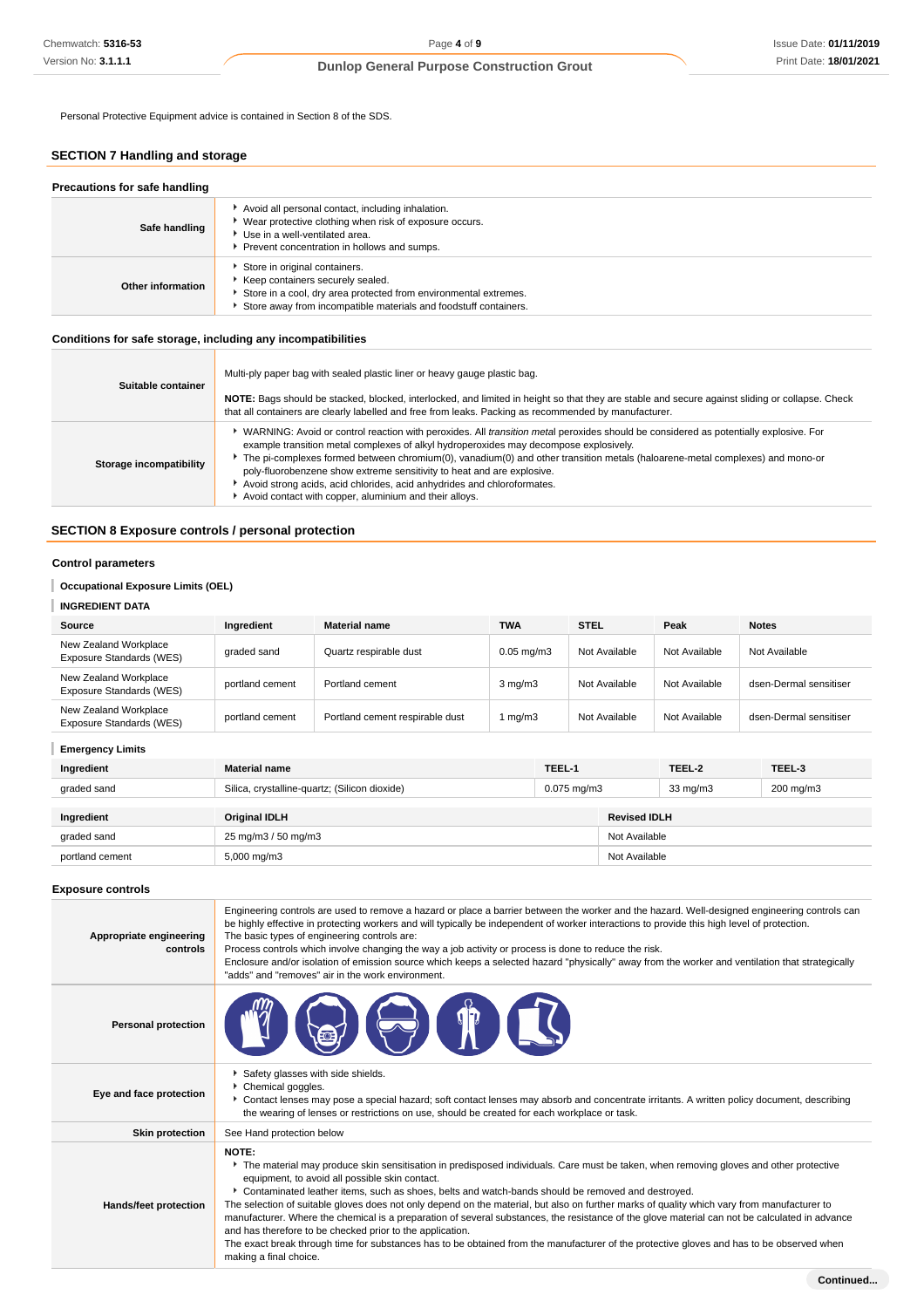|                        | Personal hygiene is a key element of effective hand care.<br>Neoprene rubber gloves<br>Experience indicates that the following polymers are suitable as glove materials for protection against undissolved, dry solids, where abrasive<br>particles are not present.<br>polychloroprene.<br>nitrile rubber.<br>butyl rubber. |
|------------------------|------------------------------------------------------------------------------------------------------------------------------------------------------------------------------------------------------------------------------------------------------------------------------------------------------------------------------|
| <b>Body protection</b> | See Other protection below                                                                                                                                                                                                                                                                                                   |
| Other protection       | • Overalls.<br>P.V.C apron.<br>* Barrier cream.<br>Skin cleansing cream.                                                                                                                                                                                                                                                     |

# **Respiratory protection**

Particulate. (AS/NZS 1716 & 1715, EN 143:2000 & 149:001, ANSI Z88 or national equivalent)

| <b>Required Minimum Protection Factor</b> | <b>Half-Face Respirator</b> | <b>Full-Face Respirator</b> | <b>Powered Air Respirator</b> |
|-------------------------------------------|-----------------------------|-----------------------------|-------------------------------|
| up to $10 \times ES$                      | P <sub>1</sub><br>Air-line* |                             | PAPR-P1                       |
| up to $50 \times ES$                      | Air-line**                  | <b>P2</b>                   | PAPR-P2                       |
| up to $100 \times ES$                     |                             | P <sub>3</sub>              |                               |
|                                           |                             | Air-line*                   |                               |
| $100 + x ES$                              |                             | Air-line**                  | PAPR-P3                       |

\* - Negative pressure demand \*\* - Continuous flow

A(All classes) = Organic vapours, B AUS or B1 = Acid gasses, B2 = Acid gas or hydrogen cyanide(HCN), B3 = Acid gas or hydrogen cyanide(HCN), E = Sulfur dioxide(SO2), G = Agricultural chemicals, K = Ammonia(NH3), Hg = Mercury, NO = Oxides of nitrogen, MB = Methyl bromide, AX = Low boiling point organic compounds(below 65 degC)

Respirators may be necessary when engineering and administrative controls do not adequately prevent exposures.

The decision to use respiratory protection should be based on professional judgment that takes into account toxicity information, exposure measurement data, and frequency and likelihood of the worker's exposure - ensure users are not subject to high thermal loads which may result in heat stress or distress due to personal protective equipment (powered, positive flow, full face apparatus may be an option).

Published occupational exposure limits, where they exist, will assist in determining the adequacy of the selected respiratory protection. These may be government mandated or vendor recommended.

Certified respirators will be useful for protecting workers from inhalation of particulates when properly selected and fit tested as part of a complete respiratory protection program. Use approved positive flow mask if significant quantities of dust becomes airborne.

**F** Try to avoid creating dust conditions.

### **SECTION 9 Physical and chemical properties**

#### **Information on basic physical and chemical properties**

| Appearance                                      | Solid; insoluble in water. |                                            |                |
|-------------------------------------------------|----------------------------|--------------------------------------------|----------------|
|                                                 |                            |                                            |                |
| <b>Physical state</b>                           | <b>Divided Solid</b>       | Relative density (Water = $1$ )            | Not Available  |
| Odour                                           | Not Available              | Partition coefficient n-octanol<br>/ water | Not Available  |
| <b>Odour threshold</b>                          | Not Available              | Auto-ignition temperature (°C)             | Not Available  |
| pH (as supplied)                                | Not Applicable             | Decomposition temperature                  | Not Available  |
| Melting point / freezing point<br>(°C)          | Not Available              | Viscosity (cSt)                            | Not Applicable |
| Initial boiling point and boiling<br>range (°C) | Not Available              | Molecular weight (g/mol)                   | Not Applicable |
| Flash point (°C)                                | Not Available              | <b>Taste</b>                               | Not Available  |
| <b>Evaporation rate</b>                         | Not Available              | <b>Explosive properties</b>                | Not Available  |
| Flammability                                    | Not Available              | <b>Oxidising properties</b>                | Not Available  |
| Upper Explosive Limit (%)                       | Not Available              | Surface Tension (dyn/cm or<br>$mN/m$ )     | Not Applicable |
| Lower Explosive Limit (%)                       | Not Available              | <b>Volatile Component (%vol)</b>           | Not Applicable |
| Vapour pressure (kPa)                           | Not Applicable             | Gas group                                  | Not Available  |
| Solubility in water                             | Immiscible                 | pH as a solution (1%)                      | Not Applicable |
| Vapour density (Air = 1)                        | Not Available              | VOC g/L                                    | Not Available  |

### **SECTION 10 Stability and reactivity**

| Reactivity                            | See section 7                                                                                                                        |
|---------------------------------------|--------------------------------------------------------------------------------------------------------------------------------------|
| <b>Chemical stability</b>             | • Unstable in the presence of incompatible materials.<br>▶ Product is considered stable.<br>Hazardous polymerisation will not occur. |
| Possibility of hazardous<br>reactions | See section 7                                                                                                                        |
| <b>Conditions to avoid</b>            | See section 7                                                                                                                        |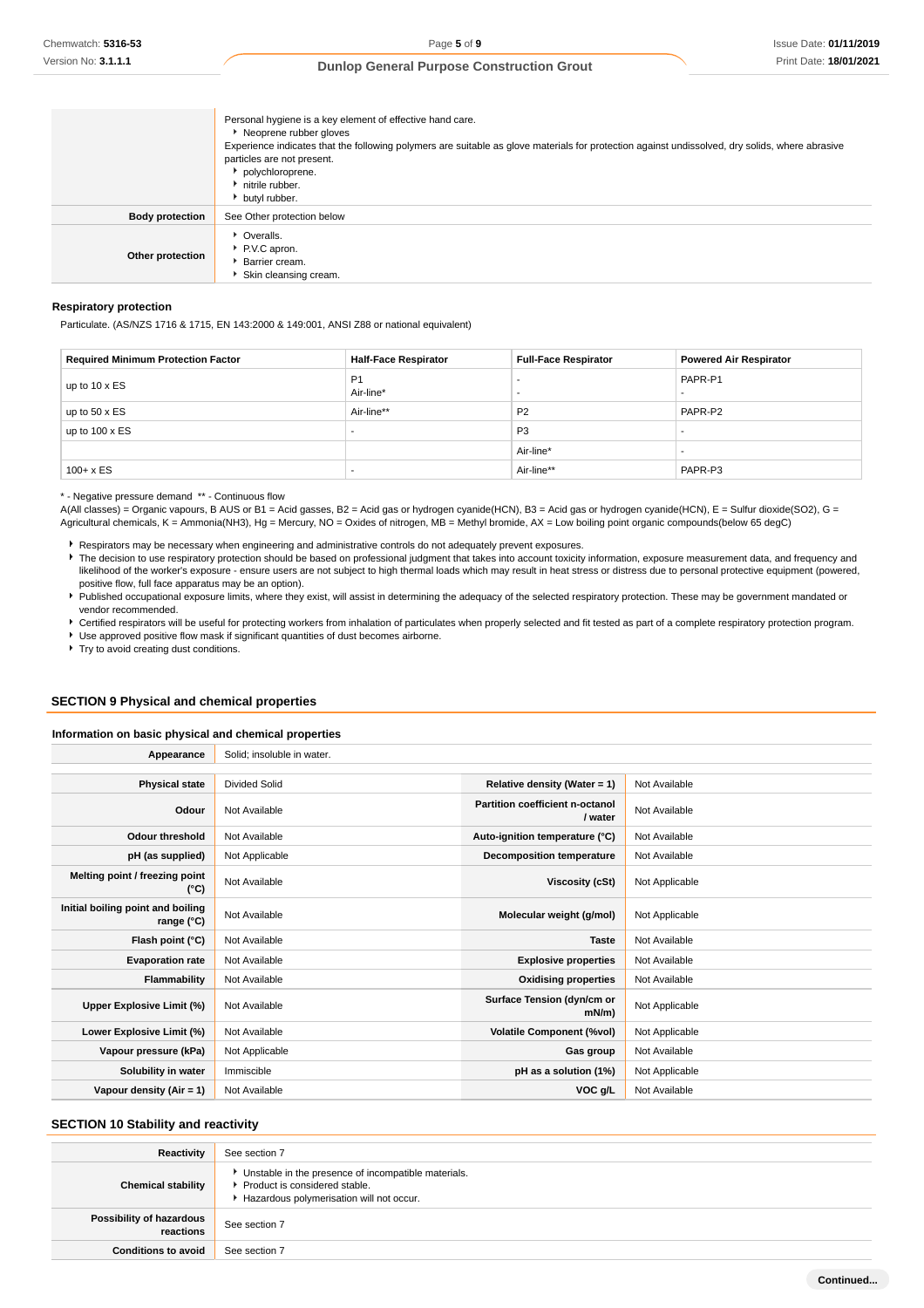**Incompatible materials** See section 7 **Hazardous decomposition** See section 5 **SECTION 11 Toxicological information Information on toxicological effects**

| <b>Inhaled</b>                                      | The material can cause respiratory irritation in some persons. The body's response to such irritation can cause further lung damage.<br>Inhalation of dusts, generated by the material during the course of normal handling, may be damaging to the health of the individual.<br>Persons with impaired respiratory function, airway diseases and conditions such as emphysema or chronic bronchitis, may incur further disability<br>if excessive concentrations of particulate are inhaled.<br>If prior damage to the circulatory or nervous systems has occurred or if kidney damage has been sustained, proper screenings should be<br>conducted on individuals who may be exposed to further risk if handling and use of the material result<br>in excessive exposures.<br>Effects on lungs are significantly enhanced in the presence of respirable particles.                                                                                                                                                                                                                                                                                                                                                                                                                                                                                                                                                                                                                                                                                                                                                                                                                                                                                                                                                                                      |                   |  |  |
|-----------------------------------------------------|----------------------------------------------------------------------------------------------------------------------------------------------------------------------------------------------------------------------------------------------------------------------------------------------------------------------------------------------------------------------------------------------------------------------------------------------------------------------------------------------------------------------------------------------------------------------------------------------------------------------------------------------------------------------------------------------------------------------------------------------------------------------------------------------------------------------------------------------------------------------------------------------------------------------------------------------------------------------------------------------------------------------------------------------------------------------------------------------------------------------------------------------------------------------------------------------------------------------------------------------------------------------------------------------------------------------------------------------------------------------------------------------------------------------------------------------------------------------------------------------------------------------------------------------------------------------------------------------------------------------------------------------------------------------------------------------------------------------------------------------------------------------------------------------------------------------------------------------------------|-------------------|--|--|
| Ingestion                                           | Accidental ingestion of the material may be damaging to the health of the individual.<br>Not normally a hazard due to the physical form of product. The material is a physical irritant to the gastro-intestinal tract                                                                                                                                                                                                                                                                                                                                                                                                                                                                                                                                                                                                                                                                                                                                                                                                                                                                                                                                                                                                                                                                                                                                                                                                                                                                                                                                                                                                                                                                                                                                                                                                                                   |                   |  |  |
| <b>Skin Contact</b>                                 | This material can cause inflammation of the skin on contact in some persons.<br>The material may accentuate any pre-existing dermatitis condition<br>Handling wet cement can cause dermatitis. Cement when wet is quite alkaline and this alkali action on the skin contributes strongly to cement<br>contact dermatitis since it may cause drying and defatting of the skin which is followed by hardening, cracking, lesions developing, possible<br>infections of lesions and penetration by soluble salts.<br>Four students received severe hand burns whilst making moulds of their hands with dental plaster substituted for Plaster of Paris. The dental<br>plaster known as "Stone" was a special form of calcium sulfate hemihydrate containing alpha-hemihydrate crystals that provide high compression<br>strength to the moulds. Beta-hemihydrate (normal Plaster of Paris) does not cause skin burns in similar circumstances.<br>Skin contact may result in severe irritation particularly to broken skin. Ulceration known as "chrome ulcers" may develop. Chrome ulcers and skin<br>cancer are significantly related.<br>Open cuts, abraded or irritated skin should not be exposed to this material<br>Entry into the blood-stream, through, for example, cuts, abrasions or lesions, may produce systemic injury with harmful effects. Examine the skin<br>prior to the use of the material and ensure that any external damage is suitably protected.                                                                                                                                                                                                                                                                                                                                                                                 |                   |  |  |
| Eye                                                 | If applied to the eyes, this material causes severe eye damage.                                                                                                                                                                                                                                                                                                                                                                                                                                                                                                                                                                                                                                                                                                                                                                                                                                                                                                                                                                                                                                                                                                                                                                                                                                                                                                                                                                                                                                                                                                                                                                                                                                                                                                                                                                                          |                   |  |  |
| Chronic                                             | Skin contact with the material is more likely to cause a sensitisation reaction in some persons compared to the general population.<br>Substance accumulation, in the human body, may occur and may cause some concern following repeated or long-term occupational exposure.<br>Cement contact dermatitis (CCD) may occur when contact shows an allergic response, which may progress to sensitisation. Sensitisation is due<br>to soluble chromates (chromate compounds) present in trace amounts in some cements and cement products. Soluble chromates readily<br>penetrate intact skin. Cement dermatitis can be characterised by fissures, eczematous rash, dystrophic nails, and dry skin; acute contact with<br>highly alkaline mixtures may cause localised necrosis.<br>Red blood cells and rabbit alveolar macrophages exposed to calcium silicate insulation materials in vitro showed haemolysis in one study but not<br>in another. Both studies showed the substance to be more cytotoxic than titanium dioxide but less toxic than asbestos.<br>In a small cohort mortality study of workers in a wollastonite quarry, the observed number of deaths from all cancers combined and lung cancer<br>were lower than expected. Wollastonite is a calcium inosilicate mineral (CaSiO3).<br>Overexposure to the breathable dust may cause coughing, wheezing, difficulty in breathing and impaired lung function. Chronic symptoms may<br>include decreased vital lung capacity and chest infections. Repeated exposures in the workplace to high levels of fine-divided dusts may produce<br>a condition known as pneumoconiosis, which is the lodgement of any inhaled dusts in the lung, irrespective of the effect. This is particularly true<br>when a significant number of particles less than 0.5 microns (1/50000 inch) are present. |                   |  |  |
| <b>Dunlop General Purpose</b><br>Conciruction Crout | <b>TOXICITY</b>                                                                                                                                                                                                                                                                                                                                                                                                                                                                                                                                                                                                                                                                                                                                                                                                                                                                                                                                                                                                                                                                                                                                                                                                                                                                                                                                                                                                                                                                                                                                                                                                                                                                                                                                                                                                                                          | <b>IRRITATION</b> |  |  |
|                                                     |                                                                                                                                                                                                                                                                                                                                                                                                                                                                                                                                                                                                                                                                                                                                                                                                                                                                                                                                                                                                                                                                                                                                                                                                                                                                                                                                                                                                                                                                                                                                                                                                                                                                                                                                                                                                                                                          |                   |  |  |

| <b>Dunlop General Purpose</b><br><b>Construction Grout</b> | TOXICITY                                                                                                                                                                                                                        | <b>IRRITATION</b> |
|------------------------------------------------------------|---------------------------------------------------------------------------------------------------------------------------------------------------------------------------------------------------------------------------------|-------------------|
|                                                            | Not Available                                                                                                                                                                                                                   | Not Available     |
|                                                            | <b>TOXICITY</b>                                                                                                                                                                                                                 | <b>IRRITATION</b> |
| graded sand                                                | Oral(Rat) LD50; =500 mg/kg $^{[2]}$                                                                                                                                                                                             | Not Available     |
|                                                            |                                                                                                                                                                                                                                 |                   |
| portland cement                                            | <b>TOXICITY</b>                                                                                                                                                                                                                 | <b>IRRITATION</b> |
|                                                            | Not Available                                                                                                                                                                                                                   | Not Available     |
| Legend:                                                    | 1. Value obtained from Europe ECHA Registered Substances - Acute toxicity 2.* Value obtained from manufacturer's SDS. Unless otherwise<br>specified data extracted from RTECS - Register of Toxic Effect of chemical Substances |                   |

| <b>PORTLAND CEMENT</b>                             | The following information refers to contact allergens as a group and may not be specific to this product.<br>Contact allergies quickly manifest themselves as contact eczema, more rarely as urticaria or Quincke's oedema. The pathogenesis of contact<br>eczema involves a cell-mediated (T lymphocytes) immune reaction of the delayed type. Other allergic skin reactions, e.g. contact urticaria,<br>involve antibody-mediated immune reactions. The significance of the contact allergen is not simply determined by its sensitisation potential: the<br>distribution of the substance and the opportunities for contact with it are equally important.<br>Asthma-like symptoms may continue for months or even years after exposure to the material ends. This may be due to a non-allergic condition<br>known as reactive airways dysfunction syndrome (RADS) which can occur after exposure to high levels of highly irritating compound. Main<br>criteria for diagnosing RADS include the absence of previous airways disease in a non-atopic individual, with sudden onset of persistent<br>asthma-like symptoms within minutes to hours of a documented exposure to the irritant. Other criteria for diagnosis of RADS include a reversible<br>airflow pattern on lung function tests, moderate to severe bronchial hyperreactivity on methacholine challenge testing, and the lack of minimal<br>lymphocytic inflammation, without eosinophilia. |                               |   |
|----------------------------------------------------|---------------------------------------------------------------------------------------------------------------------------------------------------------------------------------------------------------------------------------------------------------------------------------------------------------------------------------------------------------------------------------------------------------------------------------------------------------------------------------------------------------------------------------------------------------------------------------------------------------------------------------------------------------------------------------------------------------------------------------------------------------------------------------------------------------------------------------------------------------------------------------------------------------------------------------------------------------------------------------------------------------------------------------------------------------------------------------------------------------------------------------------------------------------------------------------------------------------------------------------------------------------------------------------------------------------------------------------------------------------------------------------------------------------------------------------------------------------|-------------------------------|---|
| <b>GRADED SAND &amp; PORTLAND</b><br><b>CEMENT</b> | No significant acute toxicological data identified in literature search.                                                                                                                                                                                                                                                                                                                                                                                                                                                                                                                                                                                                                                                                                                                                                                                                                                                                                                                                                                                                                                                                                                                                                                                                                                                                                                                                                                                      |                               |   |
|                                                    |                                                                                                                                                                                                                                                                                                                                                                                                                                                                                                                                                                                                                                                                                                                                                                                                                                                                                                                                                                                                                                                                                                                                                                                                                                                                                                                                                                                                                                                               |                               |   |
| <b>Acute Toxicity</b>                              | ✔                                                                                                                                                                                                                                                                                                                                                                                                                                                                                                                                                                                                                                                                                                                                                                                                                                                                                                                                                                                                                                                                                                                                                                                                                                                                                                                                                                                                                                                             | Carcinogenicity               | × |
| <b>Skin Irritation/Corrosion</b>                   | ✔                                                                                                                                                                                                                                                                                                                                                                                                                                                                                                                                                                                                                                                                                                                                                                                                                                                                                                                                                                                                                                                                                                                                                                                                                                                                                                                                                                                                                                                             | Reproductivity                | × |
| <b>Serious Eye Damage/Irritation</b>               | ✔                                                                                                                                                                                                                                                                                                                                                                                                                                                                                                                                                                                                                                                                                                                                                                                                                                                                                                                                                                                                                                                                                                                                                                                                                                                                                                                                                                                                                                                             | <b>STOT - Single Exposure</b> | ັ |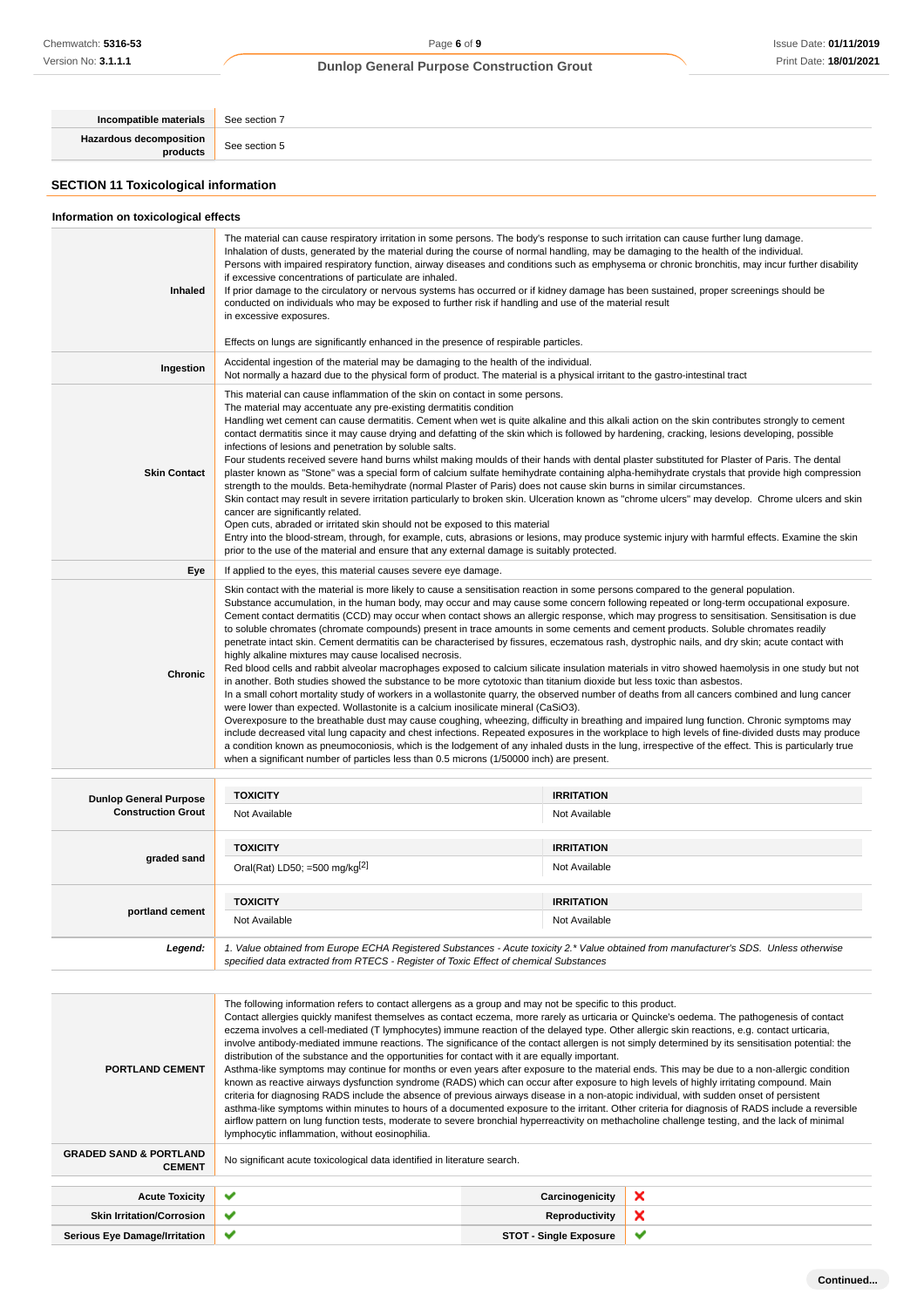| <b>Respiratory or Skin</b><br>sensitisation | <b>STOT - Repeated Exposure</b> |                                                                                                                                                                     |
|---------------------------------------------|---------------------------------|---------------------------------------------------------------------------------------------------------------------------------------------------------------------|
| Mutagenicity                                | <b>Aspiration Hazard</b>        |                                                                                                                                                                     |
|                                             | Leaend:                         | $\blacktriangleright$ – Data either not available or does not fill the criteria for classification<br>$\blacktriangleright$ - Data available to make classification |

# **SECTION 12 Ecological information**

#### **Toxicity**

| <b>Dunlop General Purpose</b><br><b>Construction Grout</b> | Endpoint<br>Not<br>Available | <b>Test Duration (hr)</b><br>Not Available                                                                                                                                                                                                                                                                                                                                                      | <b>Species</b><br>Not Available | Value<br>Not<br>Available | Source<br>Not<br>Available |
|------------------------------------------------------------|------------------------------|-------------------------------------------------------------------------------------------------------------------------------------------------------------------------------------------------------------------------------------------------------------------------------------------------------------------------------------------------------------------------------------------------|---------------------------------|---------------------------|----------------------------|
| graded sand                                                | Endpoint<br>Not<br>Available | <b>Test Duration (hr)</b><br>Not Available                                                                                                                                                                                                                                                                                                                                                      | <b>Species</b><br>Not Available | Value<br>Not<br>Available | Source<br>Not<br>Available |
| portland cement                                            | Endpoint<br>Not<br>Available | <b>Test Duration (hr)</b><br>Not Available                                                                                                                                                                                                                                                                                                                                                      | <b>Species</b><br>Not Available | Value<br>Not<br>Available | Source<br>Not<br>Available |
| Legend:                                                    |                              | Extracted from 1. IUCLID Toxicity Data 2. Europe ECHA Registered Substances - Ecotoxicological Information - Aquatic Toxicity 3. EPIWIN Suite<br>V3.12 (QSAR) - Aquatic Toxicity Data (Estimated) 4. US EPA, Ecotox database - Aquatic Toxicity Data 5. ECETOC Aquatic Hazard Assessment<br>Data 6. NITE (Japan) - Bioconcentration Data 7. METI (Japan) - Bioconcentration Data 8. Vendor Data |                                 |                           |                            |

**DO NOT** discharge into sewer or waterways.

| Persistence and degradability    |                                       |                                       |
|----------------------------------|---------------------------------------|---------------------------------------|
| Ingredient                       | Persistence: Water/Soil               | Persistence: Air                      |
|                                  | No Data available for all ingredients | No Data available for all ingredients |
| <b>Bioaccumulative potential</b> |                                       |                                       |
|                                  |                                       |                                       |
| Ingredient                       | <b>Bioaccumulation</b>                |                                       |
|                                  | No Data available for all ingredients |                                       |
|                                  |                                       |                                       |
| <b>Mobility in soil</b>          |                                       |                                       |
| Ingredient                       | <b>Mobility</b>                       |                                       |
|                                  | No Data available for all ingredients |                                       |

# **SECTION 13 Disposal considerations**

| Waste treatment methods             |                                                                                                                                                                                                                                                                |
|-------------------------------------|----------------------------------------------------------------------------------------------------------------------------------------------------------------------------------------------------------------------------------------------------------------|
| <b>Product / Packaging disposal</b> | Recycle wherever possible or consult manufacturer for recycling options.<br>Consult State Land Waste Management Authority for disposal.<br>Bury residue in an authorised landfill.<br>Recycle containers if possible, or dispose of in an authorised landfill. |

Ensure that the hazardous substance is disposed in accordance with the Hazardous Substances (Disposal) Notice 2017

#### **Disposal Requirements**

Packages that have been in direct contact with the hazardous substance must be only disposed if the hazardous substance was appropriately removed and cleaned out from the package. The package must be disposed according to the manufacturer's directions taking into account the material it is made of. Packages which hazardous content have been appropriately treated and removed may be recycled. The hazardous substance must only be disposed if it has been treated by a method that changed the characteristics or composition of the substance and it is no longer hazardous.

# **SECTION 14 Transport information**

# **Labels Required**

| Labels Required<br>.    |                |
|-------------------------|----------------|
| <b>Marine Pollutant</b> | <b>NO</b>      |
| "HEM.                   | Not Applicable |

**Land transport (UN): NOT REGULATED FOR TRANSPORT OF DANGEROUS GOODS**

**Air transport (ICAO-IATA / DGR): NOT REGULATED FOR TRANSPORT OF DANGEROUS GOODS**

**Sea transport (IMDG-Code / GGVSee): NOT REGULATED FOR TRANSPORT OF DANGEROUS GOODS**

**Transport in bulk according to Annex II of MARPOL and the IBC code**

Not Applicable

**Transport in bulk in accordance with MARPOL Annex V and the IMSBC Code**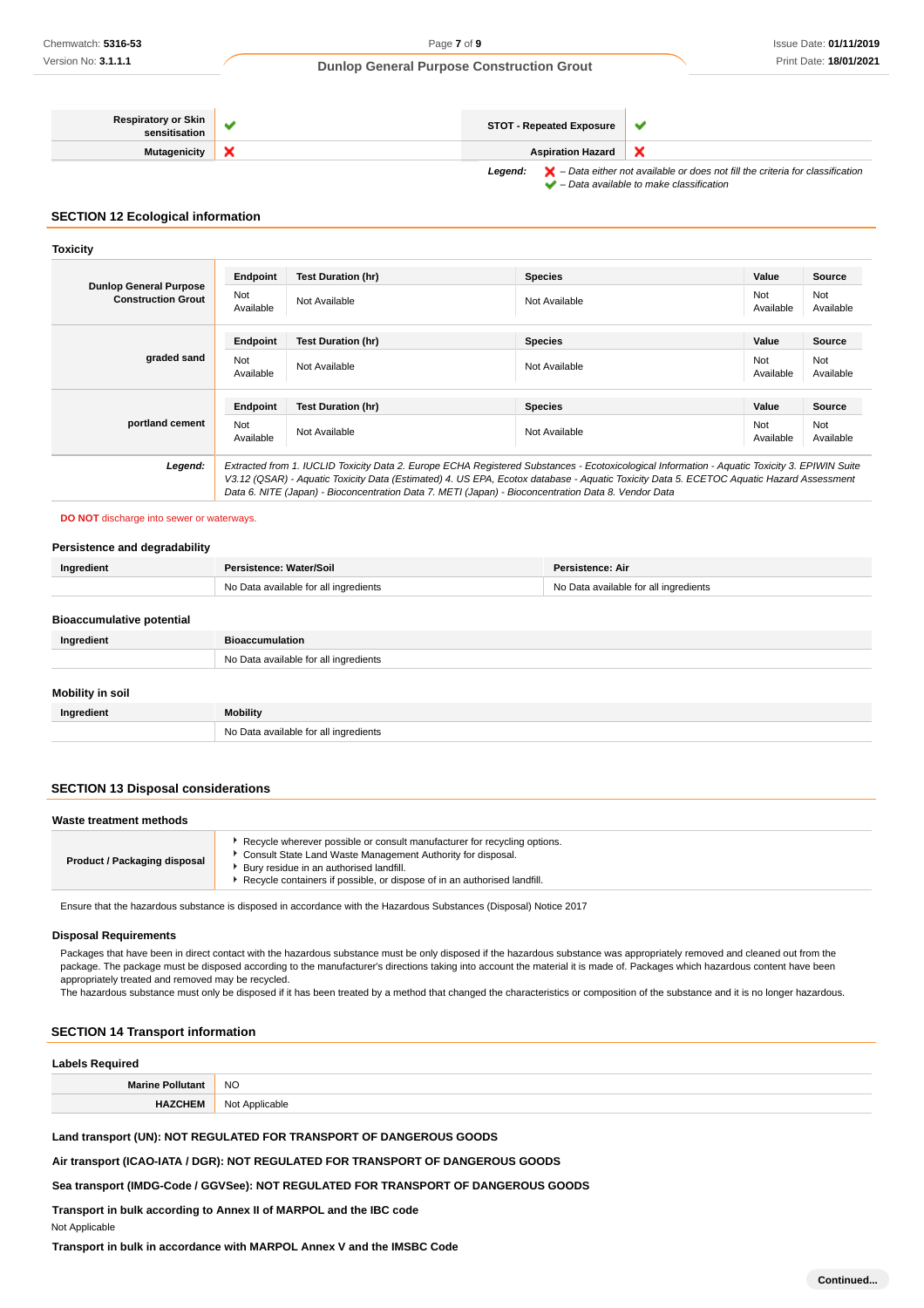| <b>Product name</b> | Group         |
|---------------------|---------------|
| graded sand         | Not Available |
| portland cement     | Not Available |

#### **Transport in bulk in accordance with the ICG Code**

| <b>Product name</b> | <b>Ship Type</b> |
|---------------------|------------------|
| graded sand         | Not Available    |
| portland cement     | Not Available    |

# **SECTION 15 Regulatory information**

# **Safety, health and environmental regulations / legislation specific for the substance or mixture**

This substance is to be managed using the conditions specified in an applicable Group Standard

| <b>HSR Number</b> | <b>Group Standard</b>                                         |
|-------------------|---------------------------------------------------------------|
| <b>HSR002544</b>  | Construction Products (Subsidiary Hazard) Group Standard 2017 |

#### **graded sand is found on the following regulatory lists**

Chemical Footprint Project - Chemicals of High Concern List

International Agency for Research on Cancer (IARC) - Agents Classified by the IARC Monographs

International Agency for Research on Cancer (IARC) - Agents Classified by the IARC Monographs - Group 1: Carcinogenic to humans

New Zealand Approved Hazardous Substances with controls

New Zealand Hazardous Substances and New Organisms (HSNO) Act - Classification of Chemicals

New Zealand Hazardous Substances and New Organisms (HSNO) Act - Classification of Chemicals - Classification Data

New Zealand Inventory of Chemicals (NZIoC)

New Zealand Workplace Exposure Standards (WES)

#### I **portland cement is found on the following regulatory lists**

New Zealand Inventory of Chemicals (NZIoC)

New Zealand Workplace Exposure Standards (WES)

#### **Hazardous Substance Location**

Subject to the Health and Safety at Work (Hazardous Substances) Regulations 2017.

| <b>Hazard Class</b> | <b>Quantities</b> |
|---------------------|-------------------|
| Not Applicable      | Not Applicable    |

#### **Certified Handler**

I

Subject to Part 4 of the Health and Safety at Work (Hazardous Substances) Regulations 2017.

| <b>Class of substance</b> | <b>Quantities</b> |
|---------------------------|-------------------|
| Not Applicable            | Not Applicable    |

Refer Group Standards for further information

### **Maximum quantities of certain hazardous substances permitted on passenger service vehicles**

Subject to Regulation 13.14 of the Health and Safety at Work (Hazardous Substances) Regulations 2017.

| <b>Hazard Class</b> | Gas (aggregate water capacity in mL) | Liquid (L) | Solid (kg) | Maximum quantity per package for each classification |
|---------------------|--------------------------------------|------------|------------|------------------------------------------------------|
| 6.5A or 6.5B        | 120                                  |            |            |                                                      |

# **Tracking Requirements**

Not Applicable

### **National Inventory Status**

| <b>National Inventory</b>                          | <b>Status</b>                     |  |  |  |
|----------------------------------------------------|-----------------------------------|--|--|--|
| Australia - AIIC / Australia<br>Non-Industrial Use | Yes                               |  |  |  |
| Canada - DSL                                       | Yes                               |  |  |  |
| Canada - NDSL                                      | No (graded sand; portland cement) |  |  |  |
| China - IECSC                                      | Yes                               |  |  |  |
| Europe - EINEC / ELINCS / NLP                      | Yes                               |  |  |  |
| Japan - ENCS                                       | No (portland cement)              |  |  |  |
| Korea - KECI                                       | Yes                               |  |  |  |
| New Zealand - NZIoC                                | Yes                               |  |  |  |
| Philippines - PICCS                                | No (portland cement)              |  |  |  |
| USA - TSCA                                         | Yes                               |  |  |  |
| Taiwan - TCSI                                      | Yes                               |  |  |  |
| Mexico - INSQ                                      | Yes                               |  |  |  |
| Vietnam - NCI                                      | Yes                               |  |  |  |